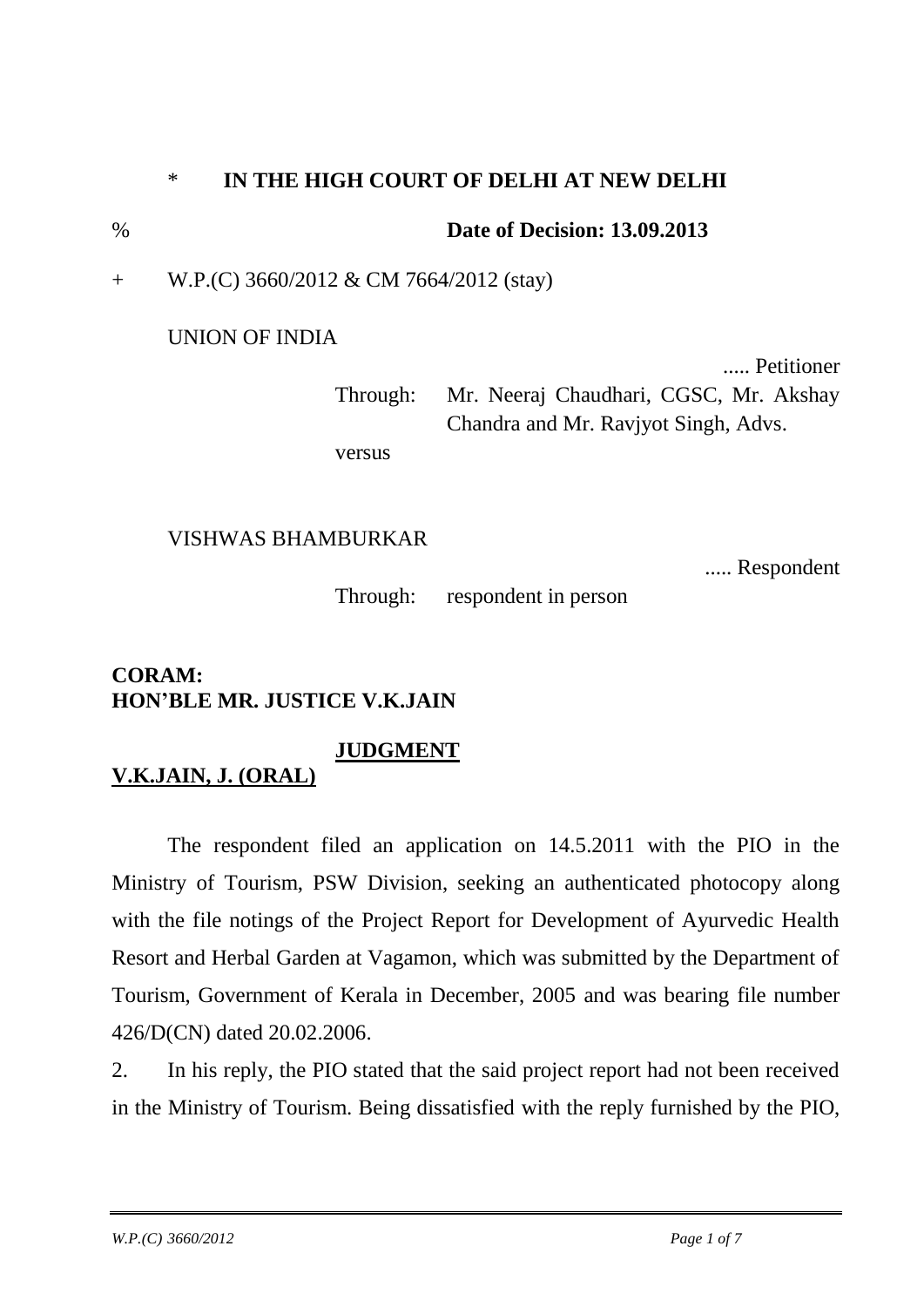the respondent preferred an appeal before the First Appellate Authority. The following was the order passed by the First Appellate Authority:

> "The noting initials on the cover page of the Project Report produced by Shri Bhamburkar suggest that the Report was received in MOT. However, since it is only a photocopy, its authenticity cannot be taken for granted. CPIO & Asstt. DG (PSW) is directed to make a thorough search for the said Project Report and records pertaining to its receipt and movement in the Ministry. If the Report is traced, its authenticated copy will be supplied by the CPIO to the applicant. If the Report is not traceable, but records are found which confirm that the Report was received in the MOT, a report may be lodged with Police regarding the missing documents. An intimation to this effect may then be conveyed to the applicant by the CPIO. In case neither the Project Report nor any records of its receipt in Ministry are available, the applicant may be so informed by the CPIO. Action has to be taken within 15 days".

3. Being still dissatisfied, the respondent preferred a second appeal before the Central Information Commission. During the course of hearing before the Commission, the appellant produced a photocopy of a report purporting to be signed by Department of Tourism, Government of Kerala in December, 2005. The aforesaid report purported to be signed by various officials. The PIO confirmed that the signatures of the then Joint Secretary Mr. Amitabh Kant and Director Mrs. Leena Nandan. She, however, stated that there was no trace of the said Report in the Ministry nor any other relevant papers were available to indicate the presence of such a report. The Commission, therefore, directed Secretary, Ministry of Tourism to inquire into the matter and send his report to the appellant and the Commission. In this regard, the Commission observed that either the PIO or some other officer could be hiding the information or the report being submitted could be forged or it could be a conspiracy by which the report and all associated papers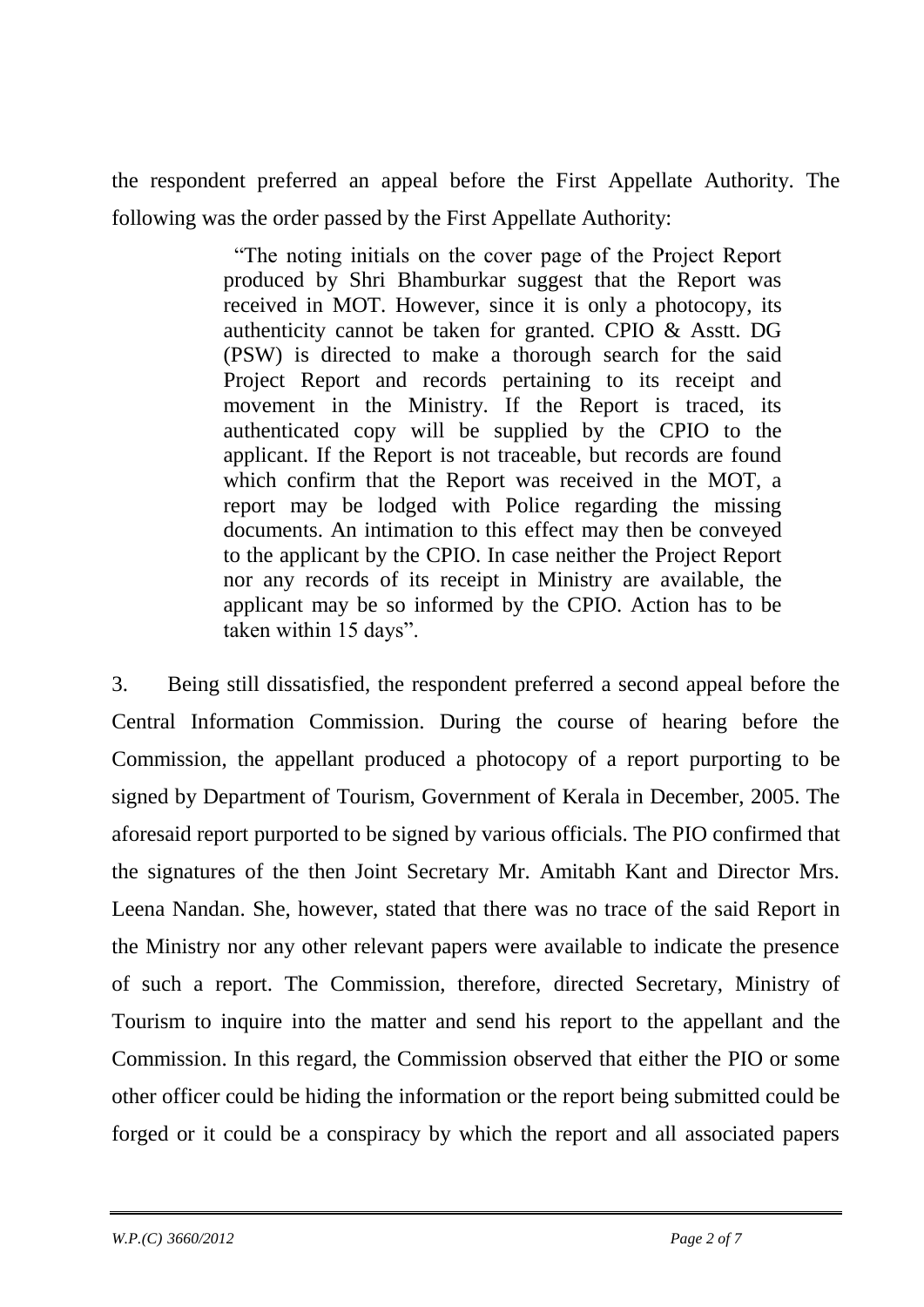were taken away from the Government. Being aggrieved from the order of the Commission, the Union of India is before this Court by way of this writ petition.

4. Vide an interim order, this Court directed the petitioner to place on record the fact finding report of the Ministry of Tourism, Government of India and also directed that copy of the report be provided to the respondent. A perusal of the said report would show that the officer who conducted the said inquiry reported that there was no documentary record in the Ministry to show that the original report was received in the year 2006. He concluded beyond reasonable doubt that the original project documents on the subject matter was not available in the Ministry of Tourism. However, the said report does not indicate that any attempt was made to contact the then Joint Secretary (T) and Director (T) whose signatures on the photocopy of the report were admitted by the PIO before the Commission, to find out when, where, and in what circumstances they had signed the documents photocopy of which was produced before the Commission. In my view, it was incumbent upon the officer who conducted the inquiry into the matter to contact the above referred officers and inquire from them about the aforesaid report, before taking the final view in the matter. There is no explanation at this stage as to why no such attempt was made. The impression which I get in these circumstances is that the petitioner somehow wants to avoid a proper inquiry in terms of the directions given by the Commission.

5. The learned counsel for the petitioner assailed the order of the Commission primarily on the ground that the Right to Information Act does not authorize the Commission to direct an inquiry of this nature by the department concern, though the Commission itself can make such an inquiry as it deems appropriate. Reference in this regard is made to the provisions contained in Section 19(8) of the Act. A careful perusal of sub section (8) of Section 19 would show that the Commission has the power to require the public authority to take any such steps as may be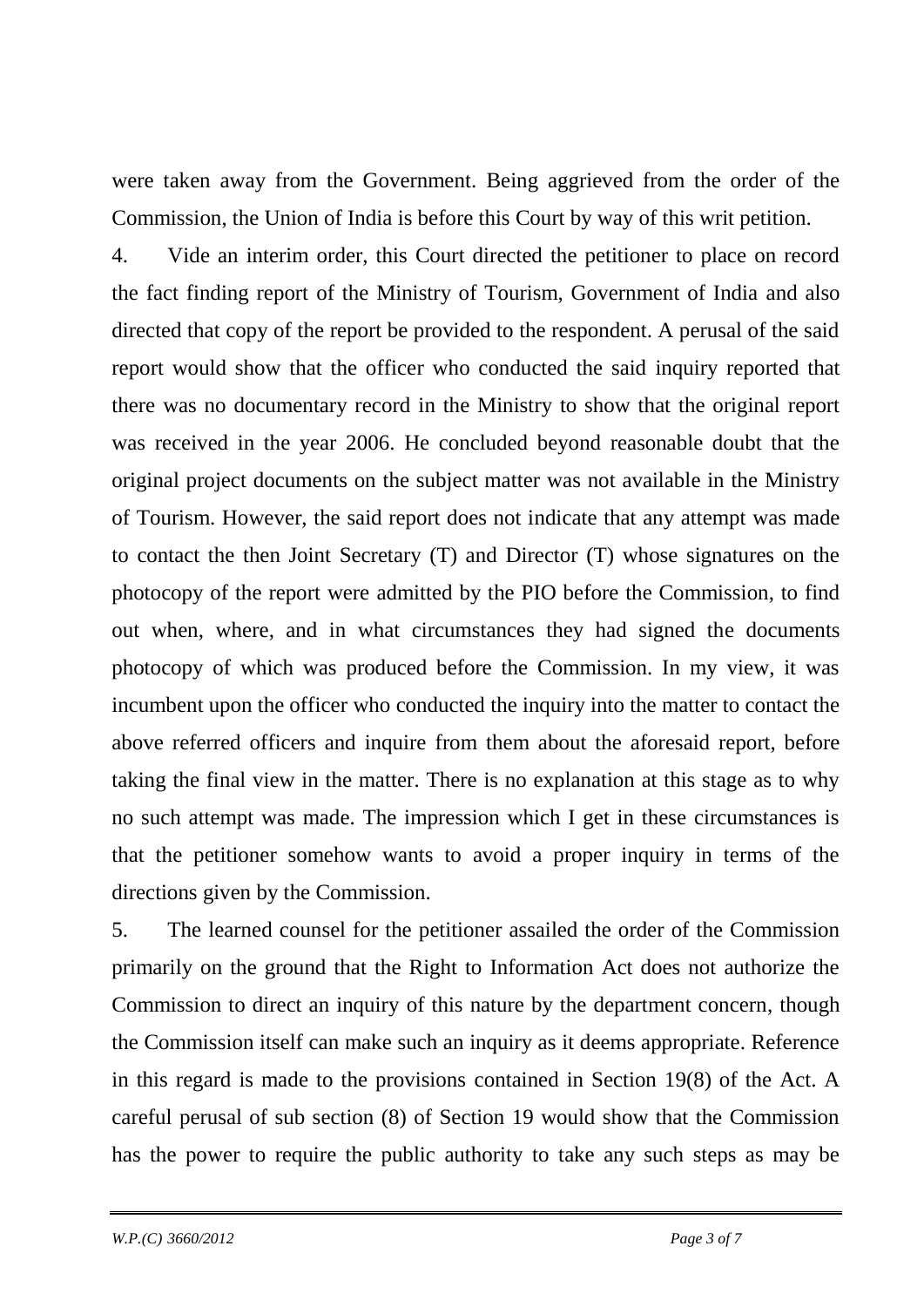necessary to secure compliance with the provisions of the Act. Such steps could include the steps specified in clause (i) to (iv) but the sub-section does not exclude any other step which the Commission may deem necessary to secure compliance with the provisions of the Act. In other words, the steps enumerated in clause (i) to (iv) are inclusive and not exhaustive of the powers of the Commission in this regard.

6. The Right to Information Act is a progressive legislation aimed at providing, to the citizens, access to the information which before the said Act came into force could not be claimed as a matter of right. The intent behind enactment of the Act is to disclose the information to the maximum extent possible subject of course to certain safeguards and exemptions. Therefore, while interpreting the provisions of the Act, the Court needs to take a view which would advance the objectives behind enactment of the Act, instead of taking a restrictive and hyper-technical approach which would obstruct the flow of information to the citizens.

7. This can hardly be disputed that if certain information is available with a public authority, that information must necessarily be shared with the applicant under the Act unless such information is exempted from disclosure under one or more provisions of the Act. It is not uncommon in the government departments to evade disclosure of the information taking the standard plea that the information sought by the applicant is not available. Ordinarily, the information which at some point of time or the other was available in the records of the government, should continue to be available with the concerned department unless it has been destroyed in accordance with the rules framed by that department for destruction of old record. Therefore, whenever an information is sought and it is not readily available, a thorough attempt needs to be made to search and locate the information wherever it may be available. It is only in a case where despite a thorough search and inquiry made by the responsible officer, it is concluded that the information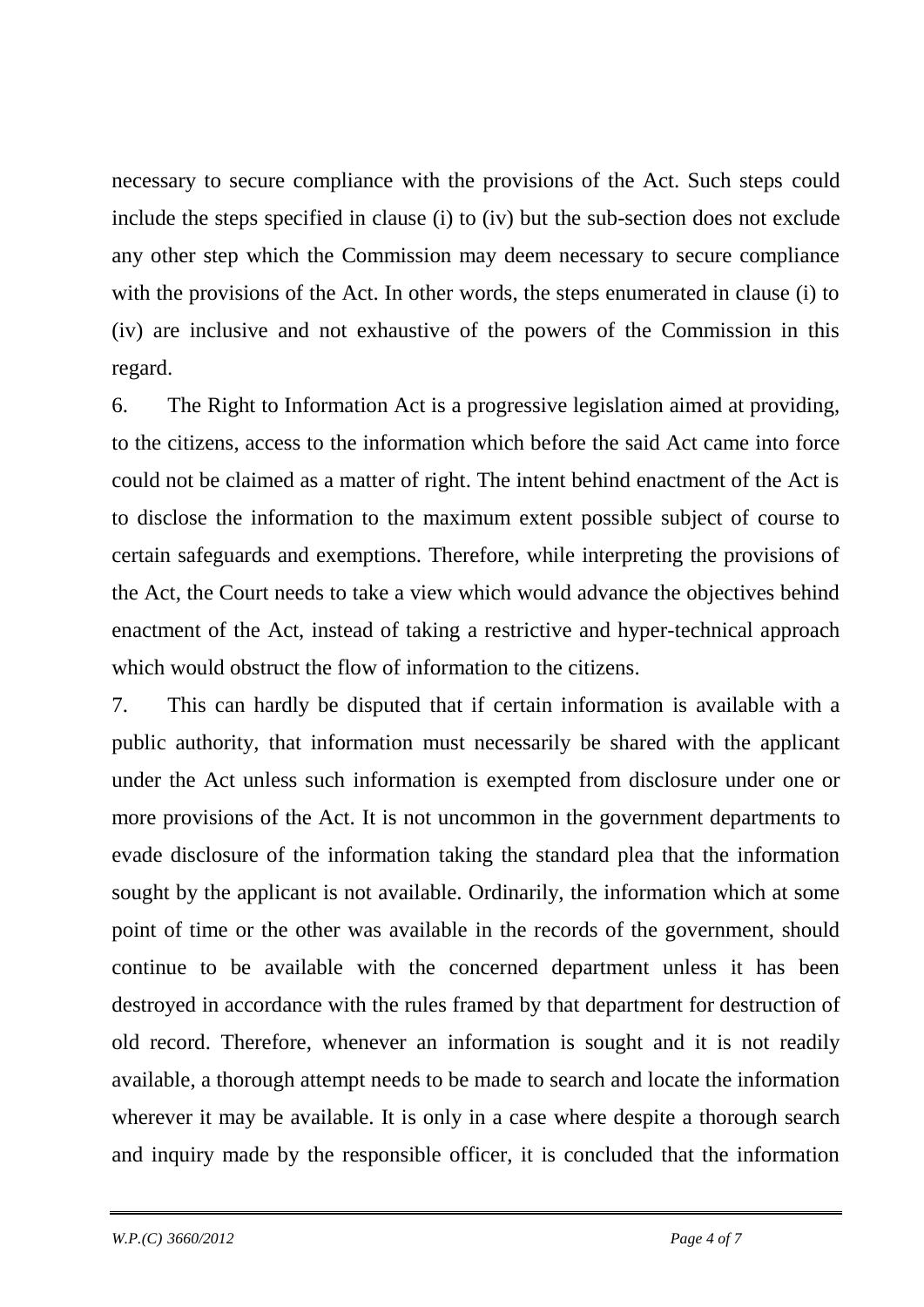sought by the applicant cannot be traced or was never available with the government or has been destroyed in accordance with the rules of the concerned department that the CPIO/PIO would be justified in expressing his inability to provide the desired information. Even in the case where it is found that the desired information though available in the record of the government at some point of time, cannot be traced despite best efforts made in this regard, the department concerned must necessarily fix the responsibility for the loss of the record and take appropriate departmental action against the officers/ officials responsible for loss of the record. Unless such a course of action is adopted, it would be possible for any department/ office, to deny the information which otherwise is not exempted from disclosure, wherever the said department/ office finds it inconvenient to bring such information into public domain, and that in turn, would necessarily defeat the very objective behind enactment of the Right to Information Act.

8. Since the Commission has the power to direct disclosure of information provided, it is not exempted from such disclosure, it would also have the jurisdiction to direct an inquiry into the matter wherever it is claimed by the PIO/CPIO that the information sought by the applicant is not traceable/ readily traceable/ currently traceable. Even in a case where the PIO/CPIO takes a plea that the information sought by the applicant was never available with the government but, the Commission on the basis of the material available to it forms a prima facie opinion that the said information was in fact available with the government, it would be justified in directing an inquiry by a responsible officer of the department/ office concerned, to again look into the matter rather deeply and verify whether such an information was actually available in the records of the government at some point of time or not. After all, it is quite possible that the required information may be located if a thorough search is made in which event, it could be possible to supply it to the applicant. Fear of disciplinary action, against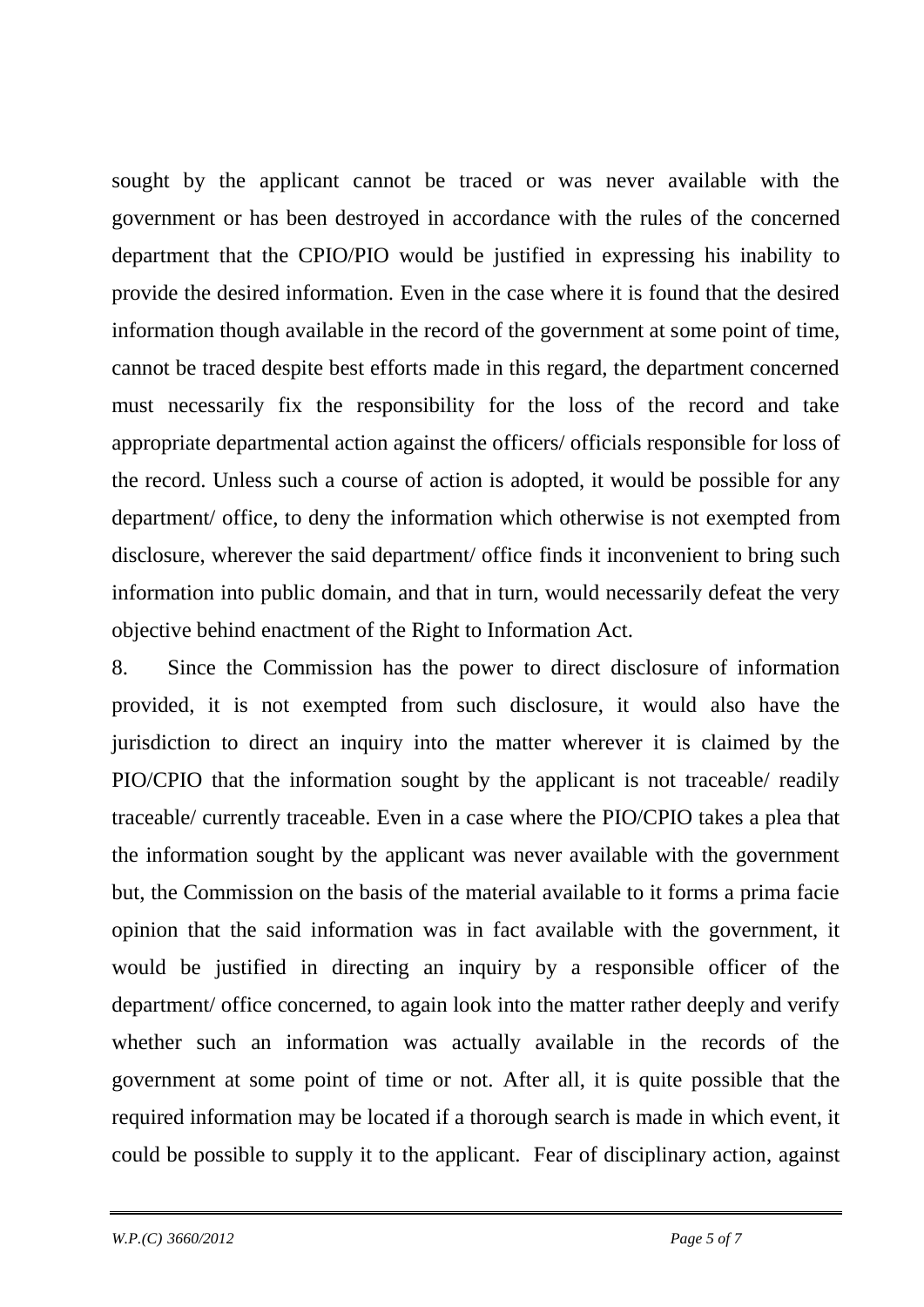the person responsible for loss of the information, will also work as a deterrence against the willful suppression of the information, by vested interests. It would also be open to the Commission, to make an inquiry itself instead of directing an inquiry by the department/ office concerned. Whether in a particular case, an inquiry ought to be made by the Commission or by the officer of the department/ office concerned is a matter to be decided by the Commission in the facts and circumstances of each such case.

9. In the case before this Court, as noted earlier, the PIO, who appeared before the Commission and admitted that the photocopy of the report made available to the Commission was signed by the concerned Joint Secretary and Director at the relevant time. Prima facie, they would have signed the documents only if they had received either the original report or its copy. The endorsement made on the cover of the documents would show that the report/ copy on which endorsement was made was signed by the Secretary, Tourism, Government of Kerala. Had a thorough inquiry been made by inquiring from the concerned officer to find out as to where, when and in what circumstances they had signed the documents, it could have been possible to locate the report in the records of the government.

10. For the reasons stated hereinabove, I find no merit in the writ petition and the same is hereby dismissed. The interim order dated 1.6.2012 stands vacated. In my view, the inquiry conducted by the petitioner in compliance of the order passed by the Commission on 17.4.2012 was not at all satisfactory. It is, therefore, directed that a thorough and meaningful inquiry in terms of the provisions of the directions of the Commission be carried out by an officer not below the rank of a Joint Secretary to the Government within eight weeks from today and a copy each of the said report shall be provided to the Commission as well as to the respondent before this Court.